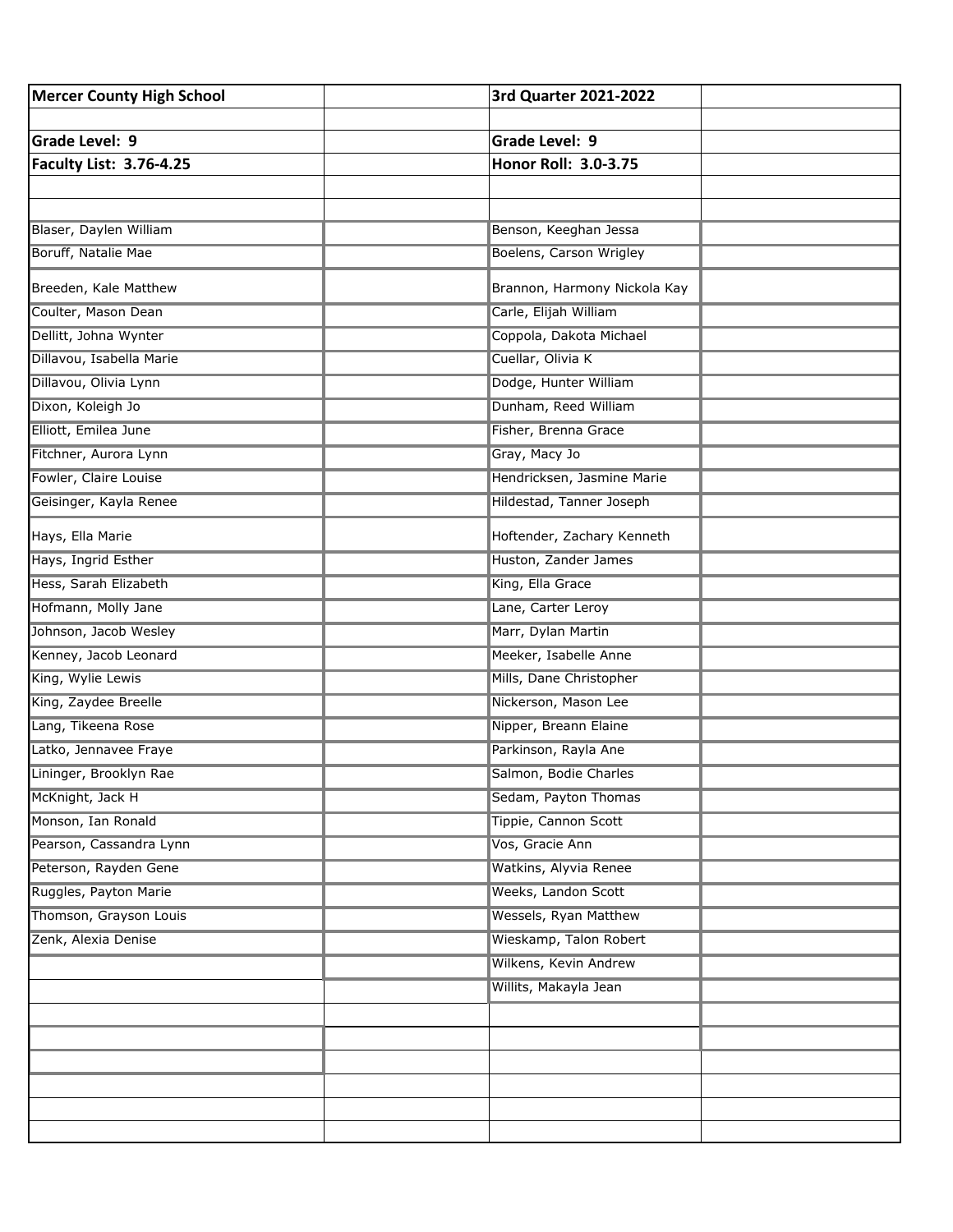| Mercer County High School      | 3rd Quarter 2021-2022        |  |
|--------------------------------|------------------------------|--|
|                                |                              |  |
| <b>Grade Level: 10</b>         | Grade Level: 10              |  |
| <b>Faculty List: 3.76-4.25</b> | Honor Roll: 3.0-3.75         |  |
|                                |                              |  |
| Balmer, Darby Lynn             | Arnold, Ezekiel Dale         |  |
| Collison, Lucas Benjamin       | Becker, Lexi Rae             |  |
| Colon, Isabel Emrica           | Flowers, Grace Lynn Gail     |  |
| Cox, Colby Charles             | Fredrickson, William Blake   |  |
| Davis, Paige Diane             | Garcia, Laura Irinea         |  |
| Dunn, Mikayla Layne            | Gerber, Karlee Linn          |  |
| Gillespie, Grace Catherine     | Hammill, Addilyne Lee        |  |
| Gray, Kaylee Ann Marie         | Hardin, Keegan Edward        |  |
| Hofmann, Madeline Joy          | Hillman, Magge Kay           |  |
| King, Riley Jo                 | Hofmann, Jude Thomas         |  |
| Lamkin, Sydney Marie           | Kernan, Trevor Lee           |  |
| Long, Jevan Alan               | Marshall, Davan James        |  |
| Marston, Autumn Rylie          | McCoy, Kylie AnMarie         |  |
| Marston, Brylee Ruth Lynne     | McDermott, Emily Rose        |  |
| McPeek, Gabriella Lynn         | McKay, Savannah Nicole       |  |
| Mellgren, Colin Ellsworth      | Minteer IV, Lewis Evans      |  |
| Monson, Ethan Hunter           | Morrow, Megan Lynn           |  |
| Morrison, Samantha Ann         | Mosley, Brenton James        |  |
| Partain Cooper, Sarah Robin    | Ortberg, Kassandra Elizabeth |  |
| Santiago, Sophia Grace         | Pollock, Carlos William      |  |
| Schreurs, Hallie Marie         | Retherford, Jacob Michael    |  |
| Willits, Joshua Ian            | Scott, Patricia Kaye         |  |
| Zufall, Kadin John             | Sedam, Anthony Allen         |  |
|                                | Simpson, Dominic Van         |  |
|                                | Sproston, Emerson Kate       |  |
|                                | Sturgill, Corbin David       |  |
|                                | Wagner, Caleb Scott          |  |
|                                | Westlie, Infinity Lynn       |  |
|                                | Yates, Kyle Andrew           |  |
|                                |                              |  |
|                                |                              |  |
|                                |                              |  |
|                                |                              |  |
|                                |                              |  |
|                                |                              |  |
|                                |                              |  |
|                                |                              |  |
|                                |                              |  |
|                                |                              |  |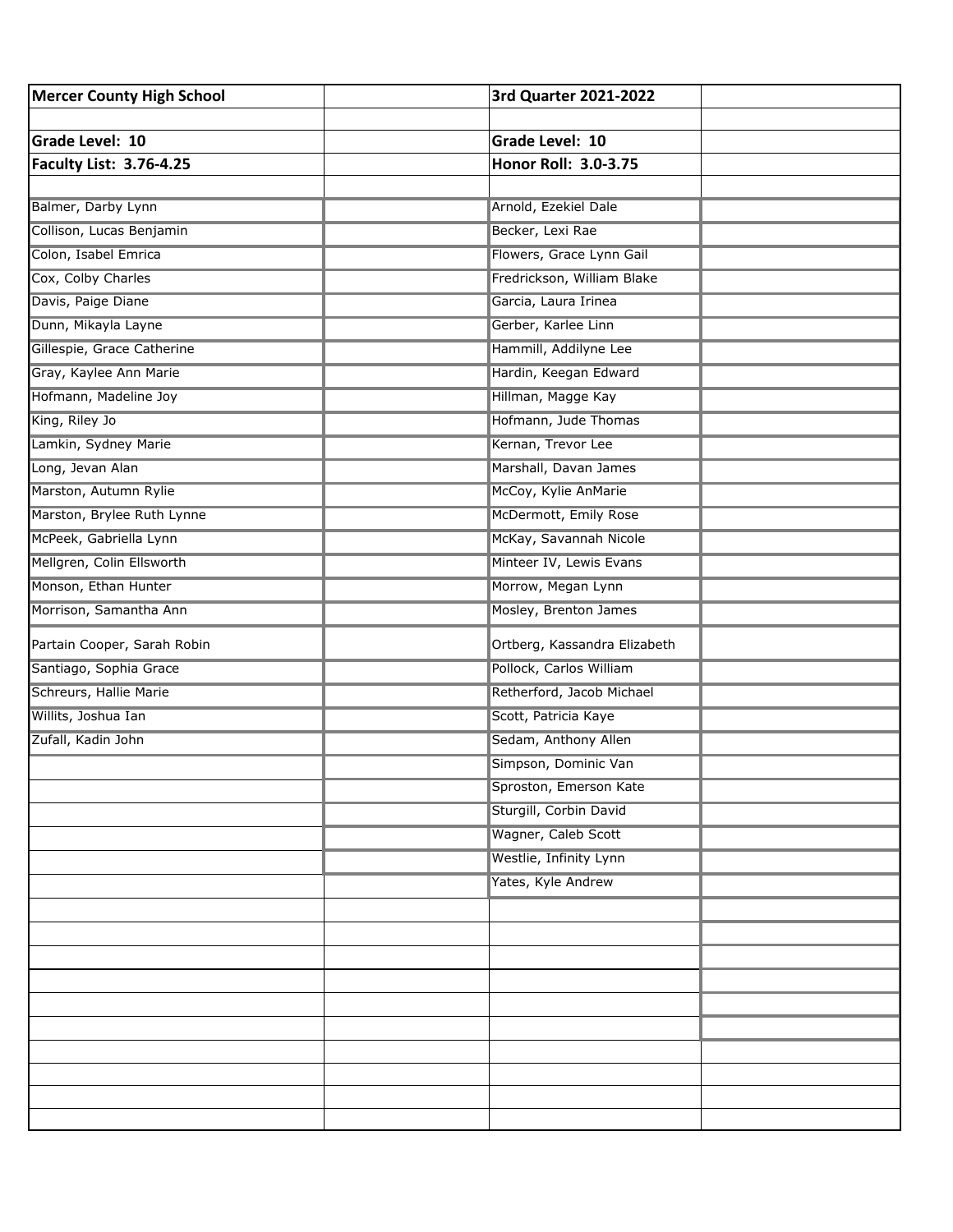| <b>Mercer County High School</b> | 3rd Quarter 2021-2022           |  |
|----------------------------------|---------------------------------|--|
|                                  |                                 |  |
| <b>Grade Level: 11</b>           | <b>Grade Level: 11</b>          |  |
| <b>Faculty List: 3.76-4.25</b>   | Honor Roll: 3.0-3.75            |  |
|                                  |                                 |  |
| Arias, Leila Umare               | Arnold, Lucas Alfred            |  |
| Biddle, Shelton Scott            | Brown, Cassandra Shawn          |  |
| Bigham, Emi Christine            | Eagle, Mason Douglas            |  |
| Coulter, Derek Wayne             | Foster, Samantha Jo             |  |
| Duncan, Cael William             | Frieden, Anna Kathryn           |  |
| Engle, Blaine Jeffery            | Frieden, Madison Michale        |  |
| Graves, Arianna Marie            | Headley, Tristan Clair          |  |
| Gray, Megan Danielle             | Heinrichs, Brecken Joseph       |  |
| Heath, Morgan Danielle           | Johnson, Joshua Lee             |  |
| Hoftender, Aubree Ann            | Kellett, Carson Michael         |  |
| Johnson, Cody Patrick            | Maas, Kassandra Nicole "Kassie" |  |
| Kelly, Jackson James             | Mai, Braxton Lee                |  |
| King, Kellan Davis               | Malcom, Kamie Marie             |  |
| Long, Jackson Paul               | Marr, Rylan Marcus              |  |
| Lucas, Matthew Paul              | McIntosh, Malaynie Dawn         |  |
| Miller, Angelina Marie           | Norton, Drew Aaron              |  |
| Mueller, Eden Christine          | Paton, Gavin Dominick           |  |
| Olson, Chase Aden                | Pence, Raven Kristine           |  |
| Smith, Larry Hunter Lee "Hunter" | Relander, Owen Junior           |  |
| Sproston, Dylan Reese            | Rice, Landon Lucas              |  |
| Taylor, Tatum Lynn               | Rodriguez, Nathaniel Innocente  |  |
| Ward, Amelia Jean                | Ruh, Jenna Marie Joy            |  |
| Whitenack, Cora Ann              | Sedam, Tyler Joey               |  |
| Zheng, Chloe                     | Showalter, Miles Henry Django   |  |
|                                  | Smith, Emily Renea              |  |
|                                  | Strause, Reese Michael          |  |
|                                  | Stump, Hunter Lee               |  |
|                                  | Thomas, Connor Adam John        |  |
|                                  | Thurston, Mackenzie Ann         |  |
|                                  | Townsend, Paige Roylynn         |  |
|                                  | Valles Montes, Natalia          |  |
|                                  | Wadden, Alexander Curtis        |  |
|                                  | Warren, Jesse Lee               |  |
|                                  | Weeks, Hunter Ray               |  |
|                                  | Wilkerson, Blair Reid           |  |
|                                  | Zenk, Landon James              |  |
|                                  |                                 |  |
|                                  |                                 |  |